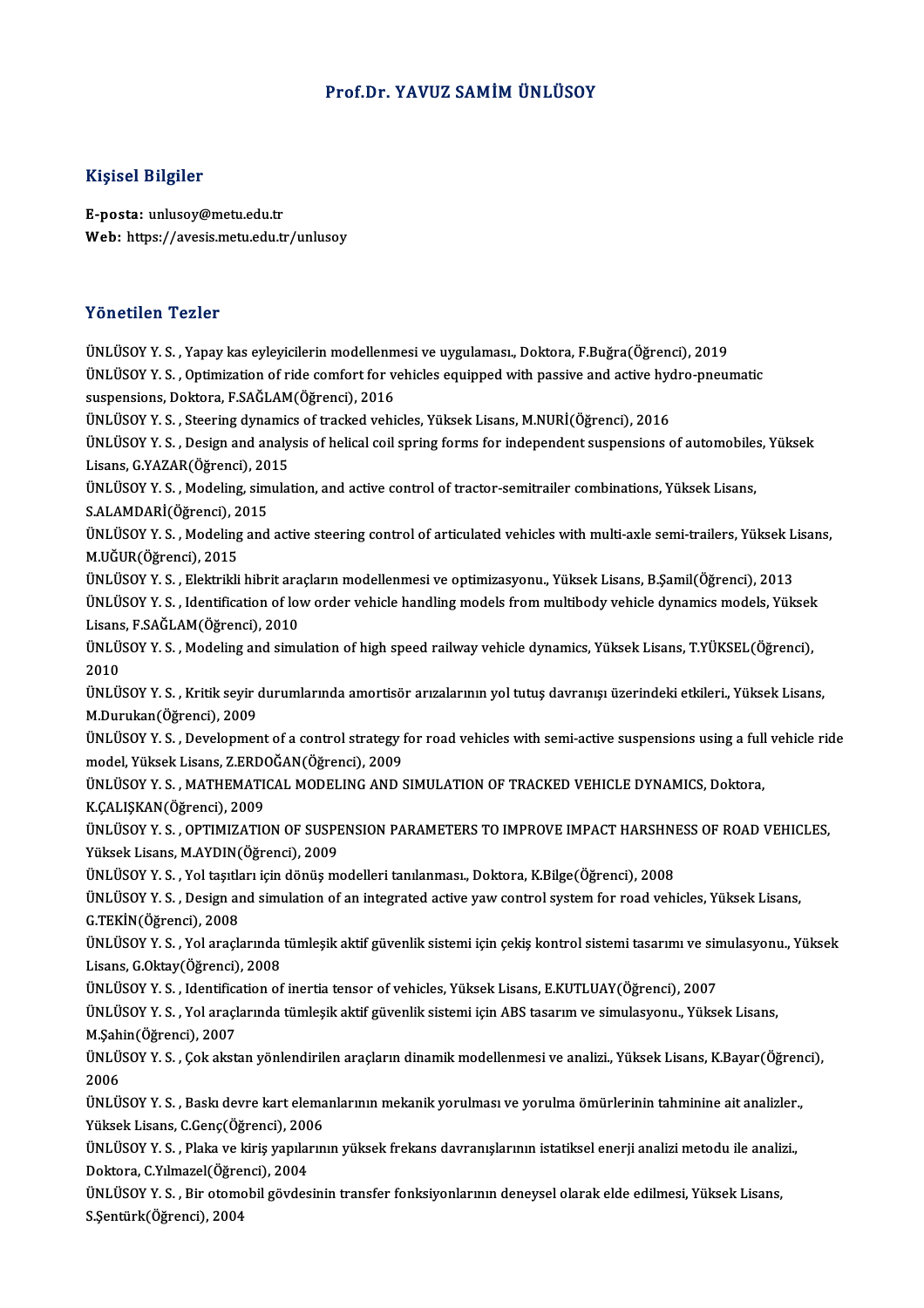ÜNLÜSOY Y. S., Finite element analysis of cornering characteristics of rotating tires, Doktora, M.AKİF(Öğrenci), 2003 ÜNLÜSOY Y. S. , Finite element analysis of cornering characteristics of rotating tires, Doktora, M.AKİF(Öğrer<br>ÜNLÜSOY Y. S. , Dört tekerlekten yönlendirme sistemlerinin bulanık mantık ile denetlenmesi, Yüksek Lisans,<br>E Öze ÜNLÜSOY Y. S. , Finite ele<br>ÜNLÜSOY Y. S. , Dört teke<br>E.Özatay(Öğrenci), 2003<br>ÜNLÜSOV Y. S. Süneldi de ÜNLÜSOY Y. S. , Dört tekerlekten yönlendirme sistemlerinin bulanık mantık ile denetlenmesi, Yüksek Lisans,<br>E.Özatay(Öğrenci), 2003<br>ÜNLÜSOY Y. S. , Sürekli değişken transmisyonlu bir arabanın dinamik simulasyonu ve performa

E.Özatay(Öğrenci), 2003<br>ÜNLÜSOY Y. S. , Sürekli değişken<br>Lisans, S.Güvey(Öğrenci), 2003<br>ÜNLÜSOY Y. S., Computer simul ÜNLÜSOY Y. S. , Sürekli değişken transmisyonlu bir arabanın dinamik simulasyonu ve performans optimizasyonu,<br>Lisans, S.Güvey(Öğrenci), 2003<br>ÜNLÜSOY Y. S. , Computer simulation of dynamic behavior of pneumatic tires, Doktor

Lisans, S.Güvey(Öğrenci), 2003<br>ÜNLÜSOY Y. S. , Computer simulation of dynamic behavior of pneumatic tires, Doktora, E.TÖNÜK(Öğrenci), 1998<br>ÜNLÜSOY Y. S. , ÇALIŞKAN M., An integrated FEM/BEM approach to the prediction of in ÜNLÜSOY Y. S. , Computer simulation of dynaı<br>ÜNLÜSOY Y. S. , ÇALIŞKAN M., An integrated F<br>structures, Doktora, Ş.Kopuz(Öğrenci), 1995

# structures, Doktora, ş.Kopuz(Ogrencı), 1995<br>SCI, SSCI ve AHCI İndekslerine Giren Dergilerde Yayınlanan Makaleler

CI, SSCI ve AHCI İndekslerine Giren Dergilerde Yayınlanan Mal<br>I. Steering optimization for multiaxle vehicles with multiaxle steering<br>Name C.B., KUTI HAVE, ÜNI ÜSOV V.S. I. Steering optimization for multiaxle vehicles with multiaxle steering Yazıcı C.B., KUTLUAY E., ÜNLÜSOY Y.S. Steering optimization for multiaxle vehicles with multiaxle steering<br>Yazıcı C. B. , KUTLUAY E., ÜNLÜSOY Y. S.<br>Journal of Mechanical Science and Technology, cilt.35, sa.8, ss.3303-3311, 2021 (SCI İndekslerine Giren Dergi)<br>A II. A new contact & slip model for tracked vehicle transient dynamics on hard ground Ozdemir M. N., Kilic V., ÜNLÜSOY Y. S. Journal of Mechanical Science and Teo<br>A new contact & slip model for tr<br>Ozdemir M. N. , Kilic V., ÜNLÜSOY Y. S.<br>JOUPNAL OF TERRAMECHANICS silt 3 A new contact & slip model for tracked vehicle transient dynamics on hard<br>Ozdemir M. N. , Kilic V., ÜNLÜSOY Y. S.<br>JOURNAL OF TERRAMECHANICS, cilt.73, ss.3-23, 2017 (SCI İndekslerine Giren Dergi) III. Adaptive ride comfort and attitude control of vehicles equipped with active hydro-pneumatic suspension **JOURNAL OF<br>Adaptive rid<br>suspension**<br>Saglam E. ÜN SaglamF.,ÜNLÜSOYY.S. INTERNATIONAL JOURNALOFVEHICLEDESIGN, cilt.71, ss.31-51,2016 (SCI İndekslerineGirenDergi) Saglam F., ÜNLÜSOY Y. S.<br>INTERNATIONAL JOURNAL OF VEHICLE DESIGN, cilt.71, ss.31-51, 2016 (SCI İndekslerine Giren De<br>IV. Optimization of suspension parameters to improve impact harshness of road vehicles<br>Ardin M. ÜNLÜSOV V INTERNATIONAL JOURN<br>Optimization of suspe<br>Aydin M., ÜNLÜSOY Y. S.<br>INTERNATIONAL JOURN Optimization of suspension parameters to improve impact harshness of road vehicles<br>Aydin M., ÜNLÜSOY Y. S.<br>INTERNATIONAL JOURNAL OF ADVANCED MANUFACTURING TECHNOLOGY, cilt.60, ss.743-754, 2012 (SCI Aydin M., ÜNLÜSOY Y. S.<br>INTERNATIONAL JOURNA<br>İndekslerine Giren Dergi)<br>Design and simulation INTERNATIONAL JOURNAL OF ADVANCED MANUFACTURING TECHNOLOGY, cilt.60, ss.743-754<br>Indekslerine Giren Dergi)<br>V. Design and simulation of an integrated active yaw control system for road vehicles<br>Telsin C. UNI USOV V. S. İndekslerine Giren Derg<br>Design and simulatio<br>Tekin G., ÜNLÜSOY Y. S.<br>INTERNATIONAL JOURI Design and simulation of an integrated active yaw control system for road vehicles<br>Tekin G., ÜNLÜSOY Y. S.<br>INTERNATIONAL JOURNAL OF VEHICLE DESIGN, cilt.52, ss.5-19, 2010 (SCI İndekslerine Giren Dergi)<br>Design and simulatio Tekin G., ÜNLÜSOY Y. S.<br>INTERNATIONAL JOURNAL OF VEHICLE DESIGN, cilt.52, ss.5-19, 2010 (SCI İndekslerine Giren Dergi)<br>VI. Design and simulation of an ABS for an integrated active safety system for road vehicles<br>Sohin INTERNATIONAL JOURN<br>Design and simulatio:<br>Sahin M., ÜNLÜSOY Y. S.<br>INTERNATIONAL JOURN Design and simulation of an ABS for an integrated active safety system for road vehicles<br>Sahin M., ÜNLÜSOY Y. S.<br>INTERNATIONAL JOURNAL OF VEHICLE DESIGN, cilt.52, ss.64-81, 2010 (SCI İndekslerine Giren Dergi)<br>Ontimiration VI . Optimization of Speed Control Hump Profiles INTERNATIONAL JOURNAL OF VI<br>Optimization of Speed Contro<br>BAŞLAMIŞLI S. Ç. , ÜNLÜSOY Y. S.<br>JOURNAL OF TRANSPORTATION VII. Optimization of Speed Control Hump Profiles<br>BAŞLAMIŞLI S. Ç. , ÜNLÜSOY Y. S.<br>JOURNAL OF TRANSPORTATION ENGINEERING, cilt.135, sa.5, ss.260-269, 2009 (SCI İndekslerine Giren Dergi) BAŞLAMIŞLI S. Ç. , ÜNLÜSOY Y. S.<br>JOURNAL OF TRANSPORTATION ENGINEERING, cilt.135, sa.5, ss.260-269, 2009 (SCI İndekslerine Giren Dergi)<br>VIII. A fuzzy logic controlled Anti-lock Braking System (ABS) for improved braking **JOURNAL OF TRANSPO**<br>**A fuzzy logic control<br>directional stability**<br>vazicioči u v -üNUüs A fuzzy logic controlled An<br>directional stability<br>YAZICIOĞLU Y., ÜNLÜSOY Y. S.<br>INTERNATIONAL JOURNAL OF directional stability<br>YAZICIOĞLU Y., ÜNLÜSOY Y. S.<br>INTERNATIONAL JOURNAL OF VEHICLE DESIGN, cilt.48, ss.299-315, 2008 (SCI İndekslerine Giren Dergi)<br>Identification of linear bandling models for road vehicles YAZICIOĞLU Y., ÜNLÜSOY Y. S.<br>INTERNATIONAL JOURNAL OF VEHICLE DESIGN, cilt.48, ss.299-31<br>IX. Identification of linear handling models for road vehicles INTERNATIONAL JOURNAL OF VEHICLE DESIGN, cilt.4<br>Identification of linear handling models for roa<br>ARIKAN K. B. , ÜNLÜSOY Y. S. , Korkmaz I., Celebi A. O.<br>VEHICLE SVSTEM DYNAMICS, cilt.46, ss.7, ss.631, 645 Identification of linear handling models for road vehicles<br>ARIKAN K. B. , ÜNLÜSOY Y. S. , Korkmaz I., Celebi A. O.<br>VEHICLE SYSTEM DYNAMICS, cilt.46, sa.7, ss.621-645, 2008 (SCI İndekslerine Giren Dergi)<br>Steening strategies ARIKAN K. B., ÜNLÜSOY Y. S., Korkmaz I., Celebi A. O.<br>VEHICLE SYSTEM DYNAMICS, cilt.46, sa.7, ss.621-645,<br>X. Steering strategies for multi-axle vehicles<br>Bayar K., ÜNLÜSOY Y. S. VEHICLE SYSTEM DYNA<br>Steering strategies fo<br>Bayar K., ÜNLÜSOY Y. S.<br>INTERNATIONAL JOURN Steering strategies for multi-axle vehicles<br>Bayar K., ÜNLÜSOY Y. S.<br>INTERNATIONAL JOURNAL OF HEAVY VEHICLE SYSTEMS, cilt.15, ss.208-236, 2008 (SCI İndekslerine Giren Dergi)<br>Predistion of automobile tire sornoring forse sha Bayar K., ÜNLÜSOY Y. S.<br>INTERNATIONAL JOURNAL OF HEAVY VEHICLE SYSTEMS, cilt.15, ss.208-236, 2008 (SCI İndekslerine Giren Dergi)<br>XI. Prediction of automobile tire cornering force characteristics by finite element modeli INTERNATIONAL JOUR<br>Prediction of autom<br>Tonuk E., Unlusoy Y. S.<br>COMBUTERS & STRUCT Prediction of automobile tire cornering force characteristics by finite element mod<br>Tonuk E., Unlusoy Y. S.<br>COMPUTERS & STRUCTURES, cilt.79, sa.13, ss.1219-1232, 2001 (SCI İndekslerine Giren Dergi)<br>Integrated EEM (PEM annu Tonuk E., Unlusoy Y. S.<br>COMPUTERS & STRUCTURES, cilt.79, sa.13, ss.1219-1232, 2001 (SCI Indekslerine Giren Dergi)<br>XII. Integrated FEM/BEM approach to the dynamic and acoustic analysis of plate structures<br>Kopuz S., Unlusoy COMPUTERS & STRUCTURES, cil<mark>t</mark><br>Integrated FEM/BEM approa<br>Kopuz S., Unlusoy Y., Caliskan M.<br>ENCINEEPINC ANALYSIS WITH ENGINEERING ANALYSIS WITH BOUNDARY ELEMENTS, cilt.17, sa.4, ss.269-277, 1996 (SCI İndekslerine Giren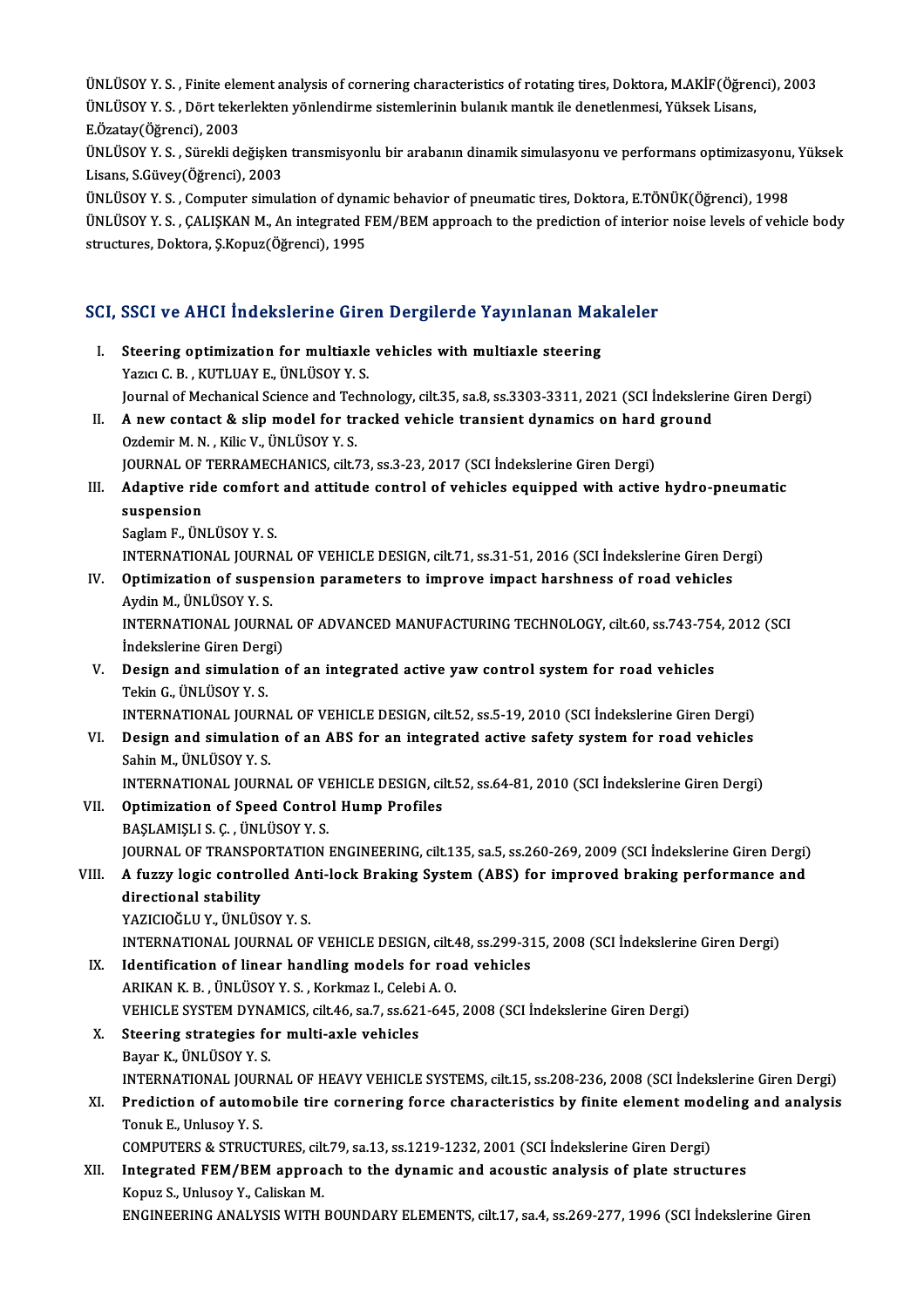Dergi)

- Dergi)<br>XIII. NONLINEAR DYNAMIC-MODEL AND ITS SOLUTION FOR A HIGH-SPEED CAM MECHANISM WITH Dergi)<br>NONLINEAR DYNAMI<br>COULOMB-FRICTION<br>UNLUSOY Y TUMER S NONLINEAR DYNAM<br>COULOMB-FRICTION<br>UNLUSOY Y., TUMER S.<br>JOUPMAL OF SOUND A COULOMB-FRICTION<br>UNLUSOY Y., TUMER S.<br>JOURNAL OF SOUND AND VIBRATION, cilt.169, sa.3, ss.395-407, 1994 (SCI İndekslerine Giren Dergi) XIV. ANALYTICAL DYNAMIC-RESPONSE OF ELASTIC CAM-FOLLOWER SYSTEMSWITH DISTRIBUTED-**JOURNAL OF SOUND AND VIBRAT<br>ANALYTICAL DYNAMIC-RESPO<br>PARAMETER RETURN SPRING<br>UNLUSOV V. TIMER S**
- ANALYTICAL DYNAN<br>PARAMETER RETURI<br>UNLUSOY Y., TUMER S.<br>JOUPNAL OF MECHANI PARAMETER RETURN SPRING<br>UNLUSOY Y., TUMER S.<br>JOURNAL OF MECHANICAL DESIGN, cilt.115, sa.3, ss.612-620, 1993 (SCI İndekslerine Giren Dergi)<br>NONDIMENSIONAL ANALYSIS OF HIMP PHENOMENON IN FORCE CLOSED CAM MECHAN
- UNLUSOY Y., TUMER S.<br>JOURNAL OF MECHANICAL DESIGN, cilt.115, sa.3, ss.612-620, 1993 (SCI İndekslerine Giren Dergi)<br>XV. NONDIMENSIONAL ANALYSIS OF JUMP PHENOMENON IN FORCE-CLOSED CAM MECHANISMS<br>TIMER S. INI USOV V **JOURNAL OF MECHAN<br>NONDIMENSIONAL A<br>TUMER S., UNLUSOY Y.<br>MECHANISM AND MAG** NONDIMENSIONAL ANALYSIS OF JUMP PHENOMENON IN FORCE-CLOSED CAM MECHAN<br>TUMER S., UNLUSOY Y.<br>MECHANISM AND MACHINE THEORY, cilt.26, sa.4, ss.421-432, 1991 (SCI İndekslerine Giren Dergi) MECHANISM AND MACHINE THEORY, cilt.26, sa.4, ss.421-432, 1991 (SCI İndekslerine Giren Dergi)<br>Diğer Dergilerde Yayınlanan Makaleler

Iger Dergilerde Yayınlanan Makaleler<br>I. State Dependent Riccati Equation Control of an Active Hydro Pneumatic Suspension System<br>SAČLAME JINI ÜSOV V S s or ghorae ray mid.<br>State Dependent Riccati<br>SAĞLAM F., ÜNLÜSOY Y. S. State Dependent Riccati Equation Control of an Active Hydro Pneumatic Suspension System<br>SAĞLAM F., ÜNLÜSOY Y. S.<br>Journal of Automation and Control Research, cilt.1, ss.1-10, 2014 (Diğer Kurumların Hakemli Dergileri)<br>Produs

SAĞLAM F., ÜNLÜSOY Y. S.<br>Journal of Automation and Control Research, cilt.1, ss.1-10, 2014 (Diğer Kurumların Hakemli Dergileri)<br>II. Product Based Material Testing for Hyperelastic Suspension Jounce Bumper Design with F Journal of Automation and Control Research, cilt<br>Product Based Material Testing for Hypere<br>ÇALIŞKAN K., KONUKSEVEN E. İ. , ÜNLÜSOY Y. S.<br>KEV ENCINEERINC MATERALS, silt 450, ss 119-1 Product Based Material Testing for Hyperelastic Suspension Jounce Bumper Design v<br>ÇALIŞKAN K., KONUKSEVEN E. İ. , ÜNLÜSOY Y. S.<br>KEY ENGINEERING MATERALS, cilt.450, ss.119-123, 2011 (Diğer Kurumların Hakemli Dergileri)

KEY ENGINEERING MATERALS, cilt.450, ss.119-123, 2011 (Diğer Kurumların Hakemli Dergileri)<br>Hakemli Kongre / Sempozyum Bildiri Kitaplarında Yer Alan Yayınlar

- akemli Kongre / Sempozyum Bildiri Kitaplarında Yer Alan Yayınlar<br>I. Birbirine Bağlı Hidro Pnömatik Süspansiyon Sistemlerinin Araç Performansına Etkisi<br>SAĞLAME İNUÜSOY Y.S SAKA KORSTO 7 SOMPO<br>Birbirine Bağlı Hidro Pı<br>SAĞLAM F., ÜNLÜSOY Y. S.<br>UMTS 2015 / TristoMM U Birbirine Bağlı Hidro Pnömatik Süspansiyon Sistemlerinin Araç Performansına Etkisi<br>SAĞLAM F., ÜNLÜSOY Y. S.<br>UMTS 2015 / TrISToMM Uluslararası Katılımlı 17. Makina Teorisi Sempozyumu, İzmir, Türkiye, 14 - 17 Haziran<br>2015 SAĞLA<br>UMTS<br>2015<br>Analy UMTS 2015 / TrISToMM Uluslararası Katılımlı 17. Makina Teorisi Sempozyumu, İzmir, Türkiye, 14 - 17 Haziran<br>2015<br>II. Analysis and Design of Passive and Active Interconnected Hydro Pneumatic Suspension Systems in<br>Rell Pl
- 2015<br>Analysis al<br>Roll Plane<br>SAČLAM E Analysis and Design of<br>Roll Plane<br>SAĞLAM F., ÜNLÜSOY Y. S.<br>ICENS 2015 International Roll Plane<br>SAĞLAM F., ÜNLÜSOY Y. S.<br>ICENS 2015 International Conference on Engineering and Natural Sciences, 15 - 19 Mayıs 2015<br>Modeling and Simulation of High Speed Bailway Vehiele Dynamics
	-

SAĞLAM F., ÜNLÜSOY Y. S.<br>ICENS 2015 International Conference on Engineering and Natural Sciences,<br>III. Modeling and Simulation of High Speed Railway Vehicle Dynamics<br>TUČCE V. ÜNLÜSOV V. S. ICENS 2015 Internationa<br>Modeling and Simulat<br>TUĞÇE Y., ÜNLÜSOY Y. S.<br>InternationalCongress of Modeling and Simulation of High Speed Railway Vehicle Dynamics<br>TUĞÇE Y., ÜNLÜSOY Y.S.<br>InternationalCongress on Advanced Railway Engineering, 2 - 04 Mart 2015<br>Product Based Material Testing for Hynorolastic Suspension Joung

- TUĞÇE Y., ÜNLÜSOY Y. S.<br>InternationalCongress on Advanced Railway Engineering, 2 04 Mart 2015<br>IV. Product Based Material Testing for Hyperelastic Suspension Jounce Bumper Design with FEA<br>Caliskan K., KONUKSEVEN E. İ., ÜN InternationalCongress on Advanced Railway E<br>Product Based Material Testing for Hype<br>Caliskan K., KONUKSEVEN E. İ. , ÜNLÜSOYY.S.<br><sup>2nd</sup> International Conference on Advanced De Product Based Material Testing for Hyperelastic Suspension Jounce Bumper Design with FEA<br>Caliskan K., KONUKSEVEN E. İ. , ÜNLÜSOY Y. S.<br>3rd International Conference on Advanced Design and Manufacture, Nottingham, Birleşik K Caliskan K., KONUKS<br>3rd International Co<br>cilt.450, ss.119-120<br>POUNDARY ELEM 3rd International Conference on Advanced Design and Manufacture, Nottingham, Birleşik Krallık, 8 - 10 Eylül 2010,<br>cilt.450, ss.119-120<br>V. BOUNDARY-ELEMENT METHOD IN THE DEVELOPMENT OF VEHICLE BODY STRUCTURES FOR BETTER<br>INT
- cilt.450, ss.119-120<br>BOUNDARY-ELEMENT<br>INTERIOR ACOUSTICS<br>KOPUZ S. UNI USOV V. G BOUNDARY-ELEMENT METHOD I<br>INTERIOR ACOUSTICS<br>KOPUZ S., UNLUSOY Y., CALISKAN M.<br><sup>9th International Conference on Bou</sup>

KOPUZ S., UNLUSOY Y., CALISKAN M.

INTERIOR ACOUSTICS<br>KOPUZ S., UNLUSOY Y., CALISKAN M.<br>8th International Conference on Boundary Element Technology (BETECH 93), VILAMOURA, Portekiz, 9 - 11 Kasım<br>1993, ss.57-66

# Atıflar

ToplamAtıf Sayısı (WOS):166